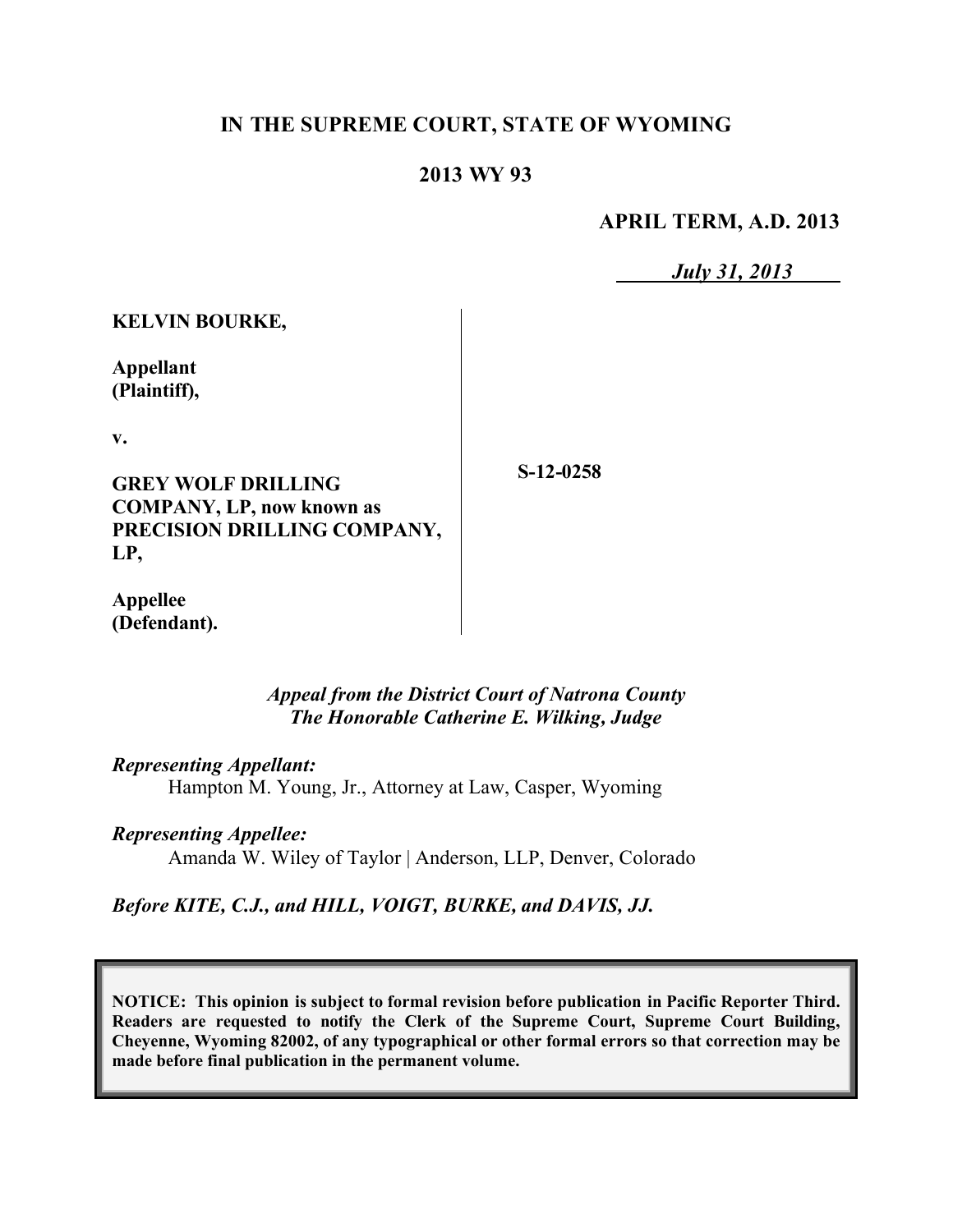**DAVIS**, Justice.

[¶1] Appellant Kelvin Bourke sued his former employer Grey Wolf Drilling Company, LP, for fraud and wrongful termination in the Seventh Judicial District Court. Unbeknownst to Bourke, Grey Wolf had been sold to a foreign corporation, Precision Drilling,<sup>1</sup> which affected the venue of this action under Wyoming Statute  $\S$  1-5-107. Precision Drilling was not a resident of Wyoming as Grey Wolf had been. Precision Drilling moved to dismiss the case for improper venue and failure to state a claim upon which relief could be granted. The district court granted the motion on both grounds.

[¶2] Bourke claims that the district court erred in dismissing his complaint for improper venue, and that his claims were summarily dismissed when he should have been granted leave to amend his complaint. We affirm the district court's dismissal for improper venue, but we conclude that the court erred as a matter of law when it reached the merits of the case after determining that it had to be dismissed on venue grounds. We accordingly reverse and remand for entry of a dismissal without prejudice based only upon improper venue.

### **ISSUES**

[¶3] Appellant states the issues as follows:

A. Whether the venue outlined in Wyo. Stat. § 1-5-107 is mandatory, requiring a case filed in the improper County be dismissed.

B. Whether or not the Court abused its discretion by denying Plaintiff's Motion to Amend.

[¶4] We believe the issues are more aptly summarized as follows:

1. Was venue proper in Natrona County?

2. If venue was not proper, should the district court have transferred the case to a proper venue?

3. Did the district court err as a matter of law in reaching the merits of a motion to dismiss on W.R.C.P. 12(b)(6) grounds after it determined that the case had to be dismissed on venue grounds?

<sup>&</sup>lt;sup>1</sup> Precision Drilling is identified as a limited partnership in the caption, but it is in fact a Texas corporation.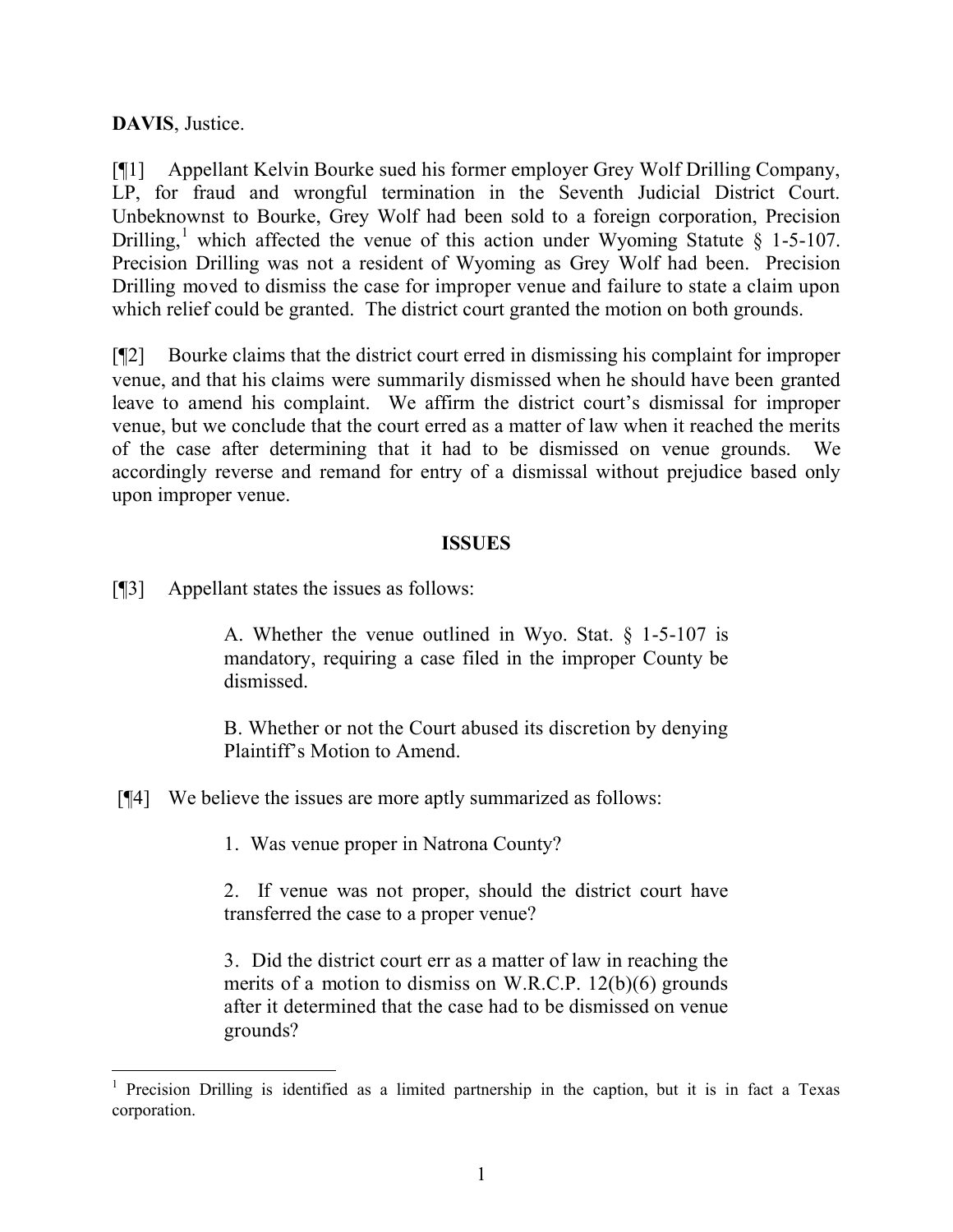# **FACTS**

[¶5] Appellant Bourke lived in Carbon County and worked as a motorman on a drilling rig operated by Grey Wolf in Lincoln County. The rig's deck or floor hand did not report for work on August 13, 2007, and Bourke had to perform his duties as well as his own. The crew was "tripping pipe" that day, *i.e.*, placing sections of drill pipe back into the wellbore after removing them. The sections of pipe weighed approximately one ton, and they tended to swing as they were pulled up by the draw works (winch) in the derrick.

[¶6] Bourke claims that he was hit by a joint of pipe and seriously injured because he was required to work without assistance from the missing deck hand. He also contends that he was not properly trained in the use of a "tail rope" used to control the pipe, and that the tail rope was tied off so as to make it ineffective to prevent the pipe from swinging.

[¶7] Bourke's complaint alleges that he reported the accident to Grey Wolf the day it happened, that a worker's compensation report of injury was completed, and that he expected the company to submit the report to the Wyoming Workers' Safety and Compensation Division (the Division). The company did not in fact submit a report of injury to the Division at that time, and Bourke alleges that co-employee witnesses to the report were told not to provide any statements concerning the claimed injury.

[¶8] Bourke continued to work with no restrictions for several months after he claims he was injured. Grey Wolf then fired Bourke for smoking in an unauthorized area on November 13, 2007. His complaint alleges that on December 3, 2007, Grey Wolf forwarded the form Bourke had filled out the day after the accident to the Division, noting that it was "unsure" if he had been injured on the job or not. The Division denied the claim.

[¶9] Bourke filed suit in the Seventh Judicial District on August 8, 2011, five days before the statute of limitations for negligence and fraud found in Wyoming Statute  $\S$  1-3-105(a)(iv) would have expired. He alleged negligence against other rig workers named only as "Does," and fraud and wrongful termination against Grey Wolf. None of the coworkers were ever identified.

[¶10] Service was attempted at the Casper address reflected in the Wyoming Secretary of State's records for the Grey Wolf limited partnership, but the company no longer had an office there because it had been bought out by Precision Drilling. Bourke amended his complaint to add Precision Drilling as a party, and then amended his complaint a second time to allege additional facts regarding negligence and wrongful termination. He served Precision Drilling's agent for process both times.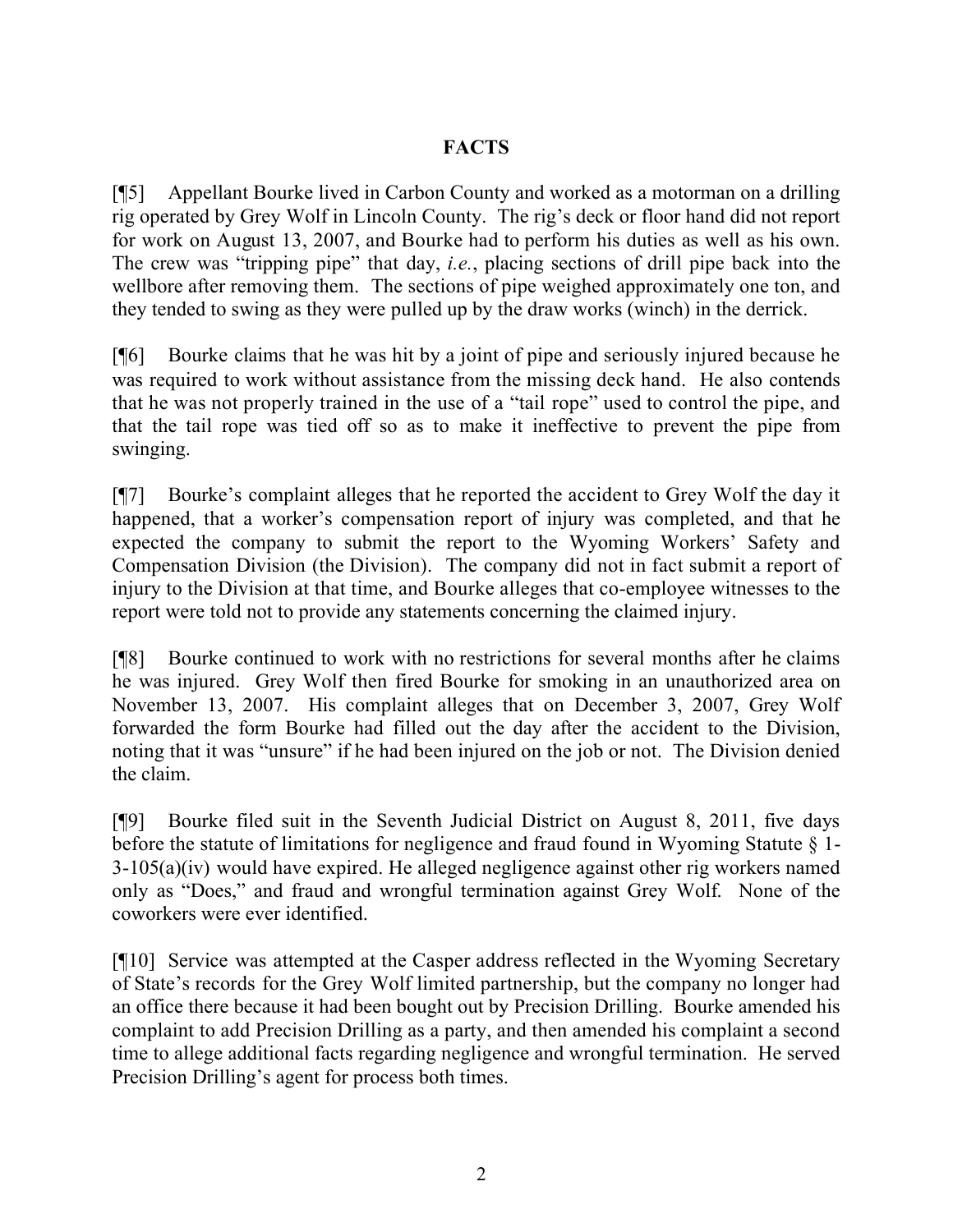[¶11] Precision Drilling responded by filing a motion to dismiss under Wyoming Rules of Civil Procedure 12(b)(3) and 12(b)(6). It claimed that venue was improper under Wyoming Statute §  $1-5-107^2$  because Precision Drilling is a foreign corporation and Bourke failed to file suit where he resided (Carbon County) or where the cause of action arose (Lincoln County) as required by that statute. It also claimed that Bourke failed to state a claim upon which relief could be granted because his fraud claim was not pled with particularity, and because he failed to allege that he was fired for exercising a protected right in his retaliatory discharge claim.

[¶12] Bourke filed a response to the motion to dismiss and a motion for change of venue. He asserted that the case should be transferred to a different venue under W.R.C.P. 40.1(a) rather than dismissed as Precision Drilling had asked if in fact it was improperly venued. He also asked the court for leave to amend his complaint to cure the deficiencies Precision Drilling identified, but he failed to file a proposed third amended complaint or to specify how he would amend the existing pleading in the motion for leave to amend.

[¶13] The district court held a hearing on all motions, and ultimately entered a written order providing as follows:  $3\frac{1}{2}$ 

> 1. Precision Drilling's Motion to Dismiss is Granted as it relates to the arguments of Rule 12(b)(3). [Improper venue]

> 2. Precision Drilling's Motion to Dismiss is Granted as it relates to the arguments of Rule 12(b)(6). Specifically, the Court finds that Plaintiff failed to state claims for fraud and retaliatory discharge.

> 3. Plaintiff's Motion for Change of Venue and Plaintiff's Motion to Amend are Denied.

> 4. Judgment is hereby entered in favor of Defendant Precision Drilling Company, LP, and against Plaintiff Kelvin Bourke.

<sup>&</sup>lt;sup>2</sup> "An action, other than one (1) of those mentioned in W.S. 1-5-101 through 1-5-104, against a nonresident of this state or a foreign corporation, whether or not codefendants reside in Wyoming, may be brought in any county where the cause of action arose or where the plaintiff resides." Wyo. Stat. Ann. § 1-5-107 (LexisNexis 2013).

<sup>&</sup>lt;sup>3</sup> At oral argument, counsel for Appellees contended that the court orally announced its decision in a different sequence, ruling first on the merits of the Rule 12(b)(6) motion that Appellant's complaint failed to state a claim on which relief could be granted, and then ruling that venue was improper in Natrona County. Unfortunately, the only record of the hearing is the order itself, which reflects that the trial court found that venue was improper and then reached the merits.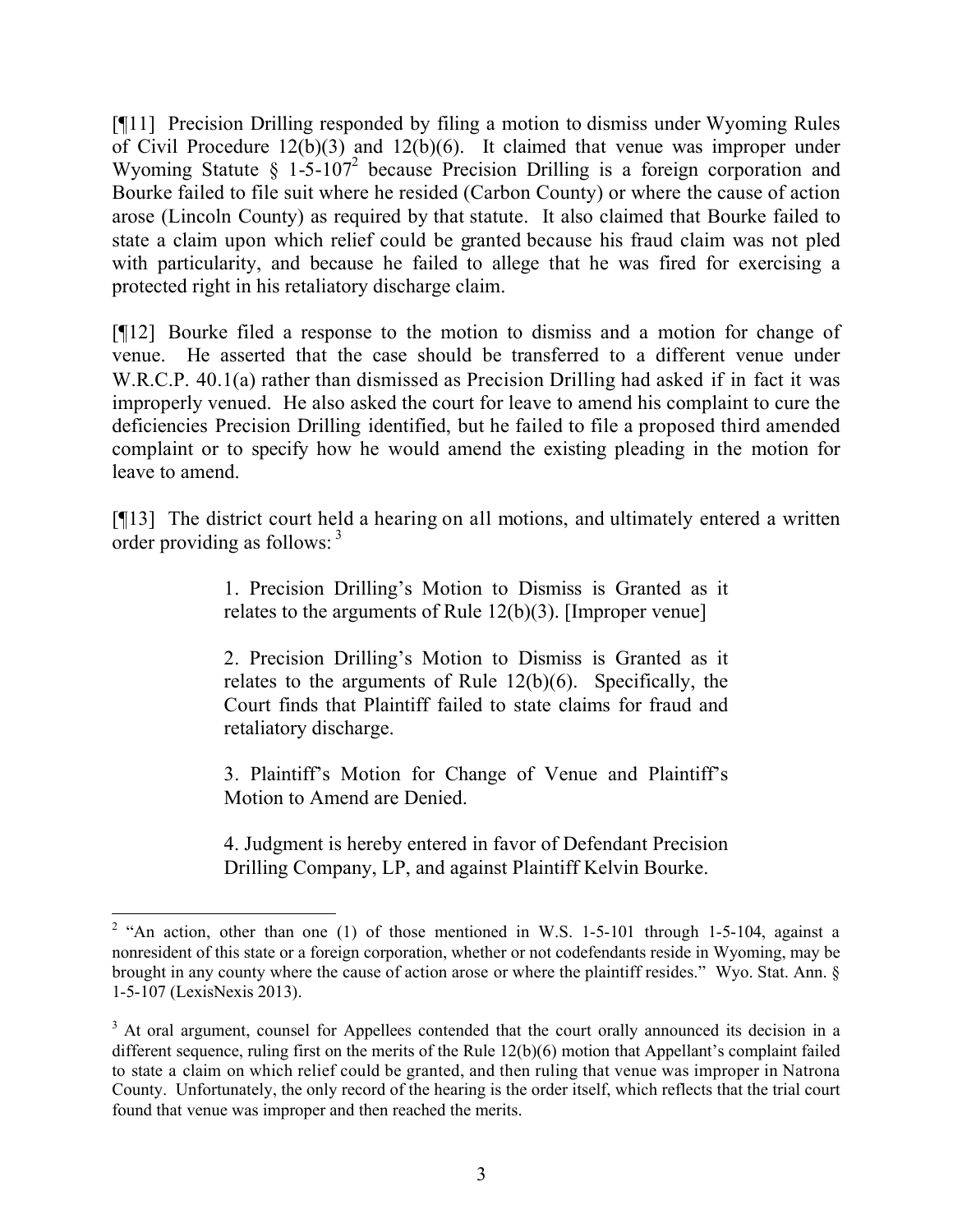This appeal was timely perfected.

### **STANDARD OF REVIEW**

[¶14] We generally review a district court's ruling on a request for a change of venue for an abuse of discretion, meaning that we will affirm the district court where it could have reasonably concluded as it did. *See, e.g.*, *Sundance Mountain Resort, Inc. v. Union Tel. Co.*, 2007 WY 11, ¶ 7, 150 P.3d 191, 194–95 (Wyo. 2007); *Burnham v. Coffinberry*, 2003 WY 109, ¶ 5, 76 P.3d 296, 298 (Wyo. 2003); *McGhee v. Rork*, 978 P.2d 577, 579 (Wyo. 1999); *Little v. Kobos ex rel. Kobos*, 877 P.2d 752, 757–58 (Wyo. 1994); *In re Wilson's Estate*, 397 P.2d 805, 810 (Wyo. 1964).

[¶15] This case also requires that we interpret Wyoming's venue statutes and determine other legal issues. We review questions of law de novo without deference to the district court's determinations. *In re MN*, 2007 WY 189, ¶ 4, 171 P.3d 1077, 1080 (Wyo. 2007) (citation omitted).

### **DISCUSSION**

## *Propriety of Dismissing for Lack of Venue*

#### *Permissive or Mandatory Nature of § 1-5-107*

[¶16] In civil cases, venue "refers to the county, district, or other geographical location in which, for the sake of fairness, convenience, or other commanding policy considerations, a cause is to be tried." *State Farm Mut. Auto. Ins. Co. v. Kunz*, 2008 WY 71, ¶ 14, 186 P.3d 378, 382 (Wyo. 2008) (citation omitted) (internal quotation marks omitted).

[ $[17]$ ] Bourke argues that § 1-5-107 is a "permissive" venue statute, meaning that the two possible venues listed in the statute are not exclusive. He points out that certain venue statutes require that specific types of actions "shall" be brought in particular counties. *See, e.g.*, Wyo. Stat. Ann. § 1-5-101 (LexisNexis 2013) (actions for recovery, partition or sale of real property under a mortgage, lien or encumbrance); § 1-5-104 (actions for recovery of a fine, against a public officer, or on the bond or undertaking of a public officer); § 1-5-108 (actions not otherwise provided for), and § 26-15-134 (cause of action against an insurer). Other venue statutes provide that a cause of action "may" be brought in certain counties. *See, e.g*., § 1-5-102 (action may be brought in any county where real property is located if it is situated in more than one county); § 1-5-103 (action for specific performance of a contract for sale of realty may be brought where any defendant resides); § 1-5-105 (action against domestic corporation may be brought where the corporation is "situate" or has its principal office or place of business);  $\S$  1-5-106 (action against a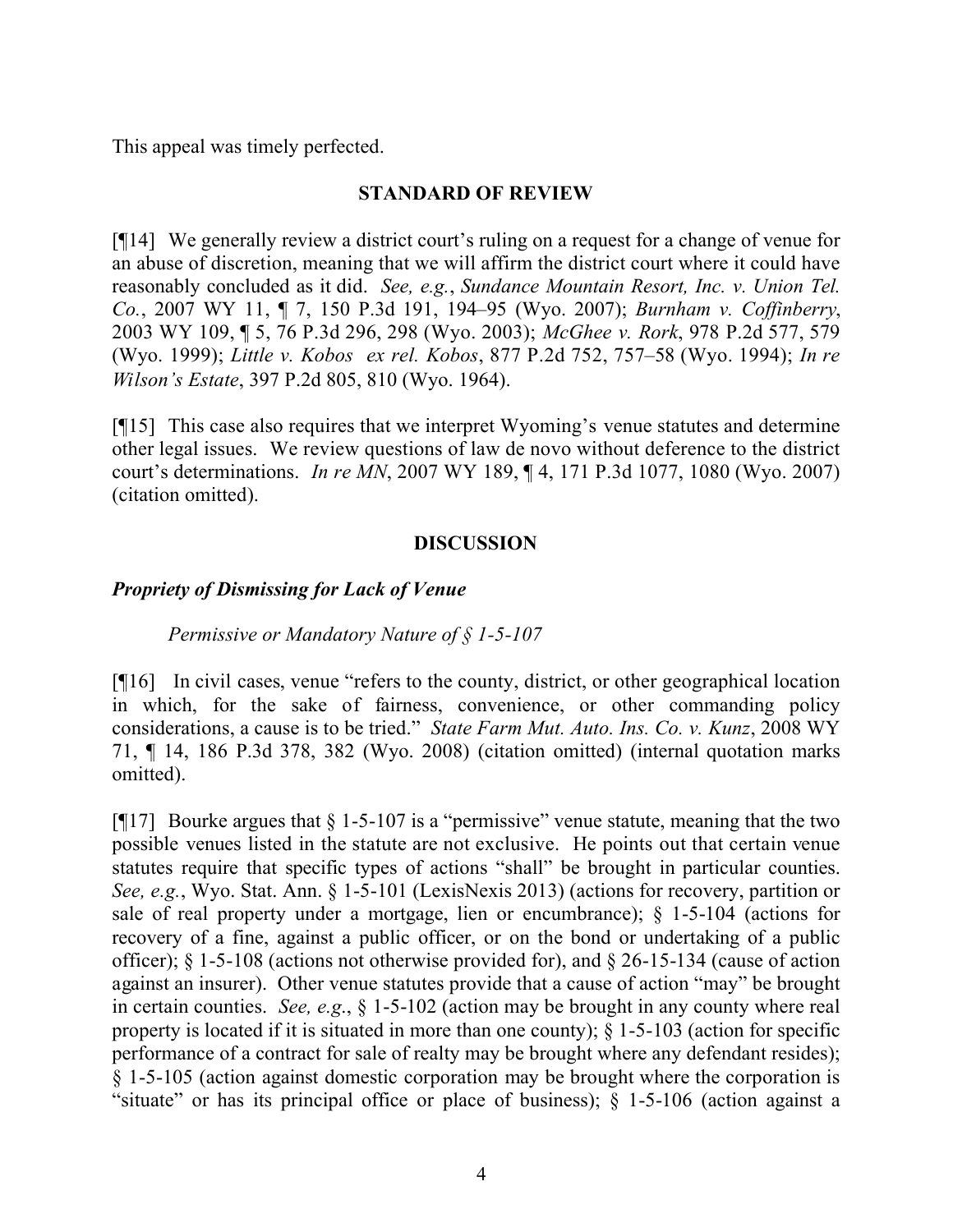public carrier or railroad may be brought in any county through or into which the carrier or rail line passes). Bourke therefore contends that  $\S$  1-5-107 merely suggests appropriate counties where an action could be filed, but in fact means that the action could have been filed in any county because of the use of the word "may."

[¶18] We have previously said that the word "may" is permissive, while "shall" is mandatory. *Anderson v. Bd. of Cnty. Comm'rs of Teton Cnty.*, 2009 WY 122, ¶ 22, 217 P.3d 401, 407 (Wyo. 2009); *MN*, ¶ 5, 171 P.3d at 1080. A comparison of the "may" and "shall" venue provisions reveals a clear distinction, however–in the comparatively few "shall be brought" provisions, an action can only be brought in one county. For example, an action to recover, partition or foreclose upon real property can only be brought in the county in which the real property is located. § 1-5-101. On the other hand, actions against nonresidents and foreign corporations "may be brought" in either of two places– where the cause of action arose or where the plaintiff resides.  $\S$  1-5-107.

[¶19] As we have often stated:

In interpreting statutes, our primary consideration is to determine the legislature's intent. All statutes must be construed *in pari materia* and, in ascertaining the meaning of a given law, all statutes relating to the same subject or having the same general purpose must be considered and construed in harmony. Statutory construction is a question of law, so our standard of review is de novo. We endeavor to interpret statutes in accordance with the legislature's intent. We begin by making an inquiry respecting the ordinary and obvious meaning of the words employed according to their arrangement and connection. We construe the statute as a whole, giving effect to every word, clause, and sentence, and we construe all parts of the statute *in pari materia.* When a statute is sufficiently clear and unambiguous, we give effect to the plain and ordinary meaning of the words and do not resort to the rules of statutory construction. Moreover, we must not give a statute a meaning that will nullify its operation if it is susceptible of another interpretation.

Moreover, we will not enlarge, stretch, expand, or extend a statute to matters that do not fall within its express provisions.

Only if we determine the language of a statute is ambiguous will we proceed to the next step, which involves applying general principles of statutory construction to the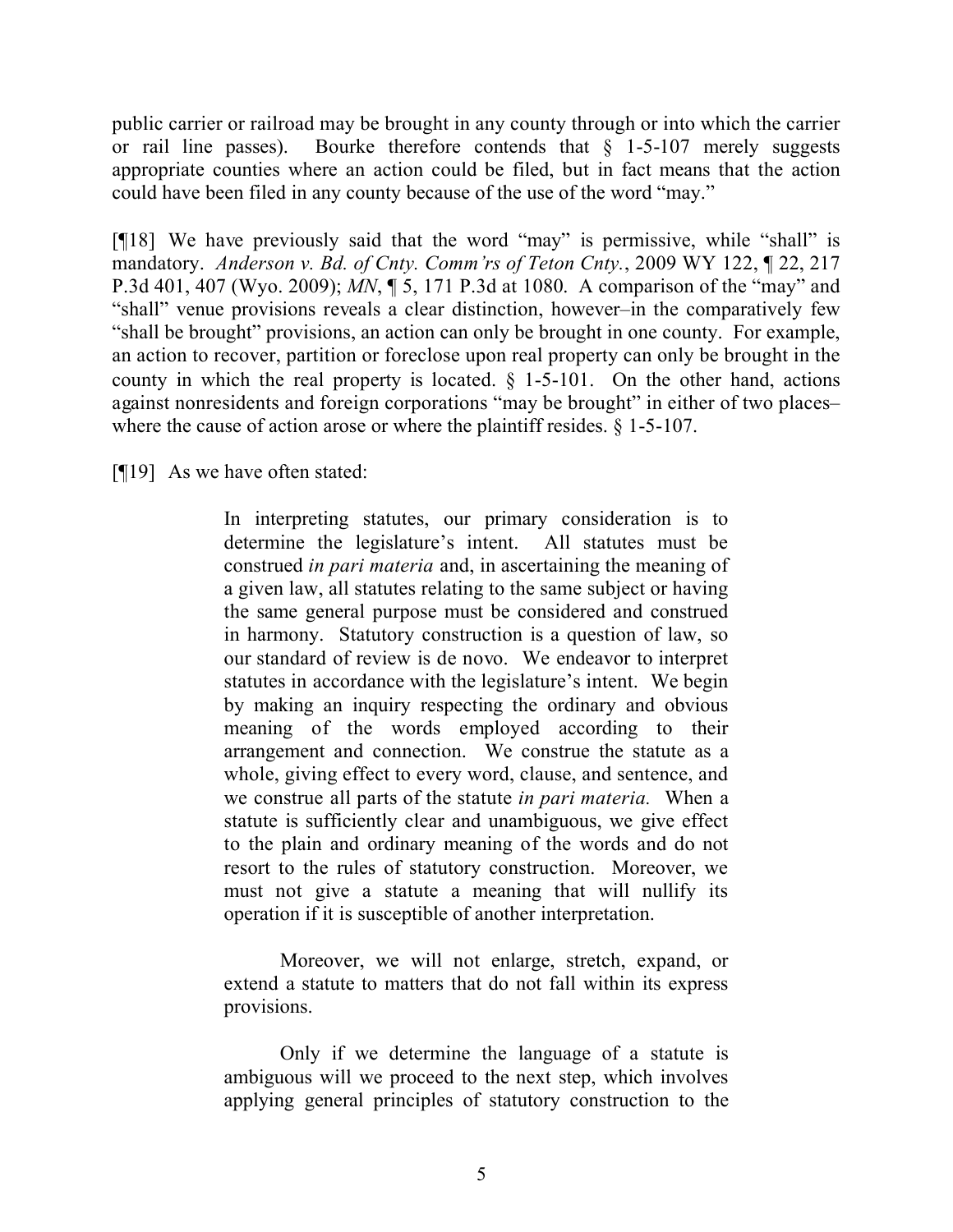language of the statute in order to construe any ambiguous language to accurately reflect the intent of the legislature. If this Court determines that the language of the statute is not ambiguous, there is no room for further construction. We will apply the language of the statute using its ordinary and obvious meaning.

Whether a statute is ambiguous is a question of law. A statute is unambiguous if reasonable persons are able to agree as to its meaning with consistency and predictability, while a statute is ambiguous if it is vague or uncertain and subject to varying interpretations.

*Rock v. Lankford*, 2013 WY 61, ¶ 19, 301 P.3d 1075, 1080–81 (Wyo. 2013) (quoting *Redco Const. v. Profile Props., LLC*, 2012 WY 24, ¶ 26, 271 P.3d 408, 415–16 (Wyo. 2012)).

[¶20] We find Wyoming Statute § 1-5-107 to be unambiguous. It is permissive only to the extent of allowing a plaintiff to choose between filing an action where the cause of action arose or where he resides. *See Moonlit Waters Apts. Inc. v. Cauley*, 666 So.2d 898, 900 (Fla. 1996) ("Under the principle of statutory construction, *expressio unius est exclusio alterius*, the mention of one thing implies the exclusion of another."); *Radalj v. Union Sav. & Loan Ass'n*, 59 Wyo. 140, 176–77, 138 P.2d 984, 996 (1943) ("There is an old maxim '*noscitur a sociis'* (it is known by its associates)"). *Cf. United States v. Ceballos-Martinez*, 371 F.3d 713, 715–17 (10th Cir. 2004) (holding that Federal Rule of Appellate Procedure 4(c)(1), which provides two options by which a prisoner *may* prove a timely notice of appeal, only authorizes those two methods of proving timely compliance).

[¶21] We are further reinforced in this conclusion by the presumption that our legislature acts in a reasonable and thoughtful manner. *Rock*, ¶ 39, 301 P.3d at 1085 (citing *Redco Const.*, ¶ 37, 271 P.3d at 418). If the legislature had intended that an action could be brought anywhere unless it fell within the scope of a "shall be brought" statute, it would not have passed several statutes specifying where an action *may* be brought. The legislature would simply have listed the relatively few actions which had to be initiated in only one county and said that "all other actions may be brought in any county in the state." The Court does not perceive the legislature to intend to suggest possible venues, but rather to specify the "geographical location[s] in which, for the sake of fairness, convenience, or other commanding policy considerations, a cause is to be tried." *Kunz*, ¶ 14, 186 P.3d at 382 (internal quotation marks omitted)

[¶22] In this case, § 1-5-107 authorized Bourke to file his complaint in one of two possible venues: Carbon County, where Bourke resided, or Lincoln County, where the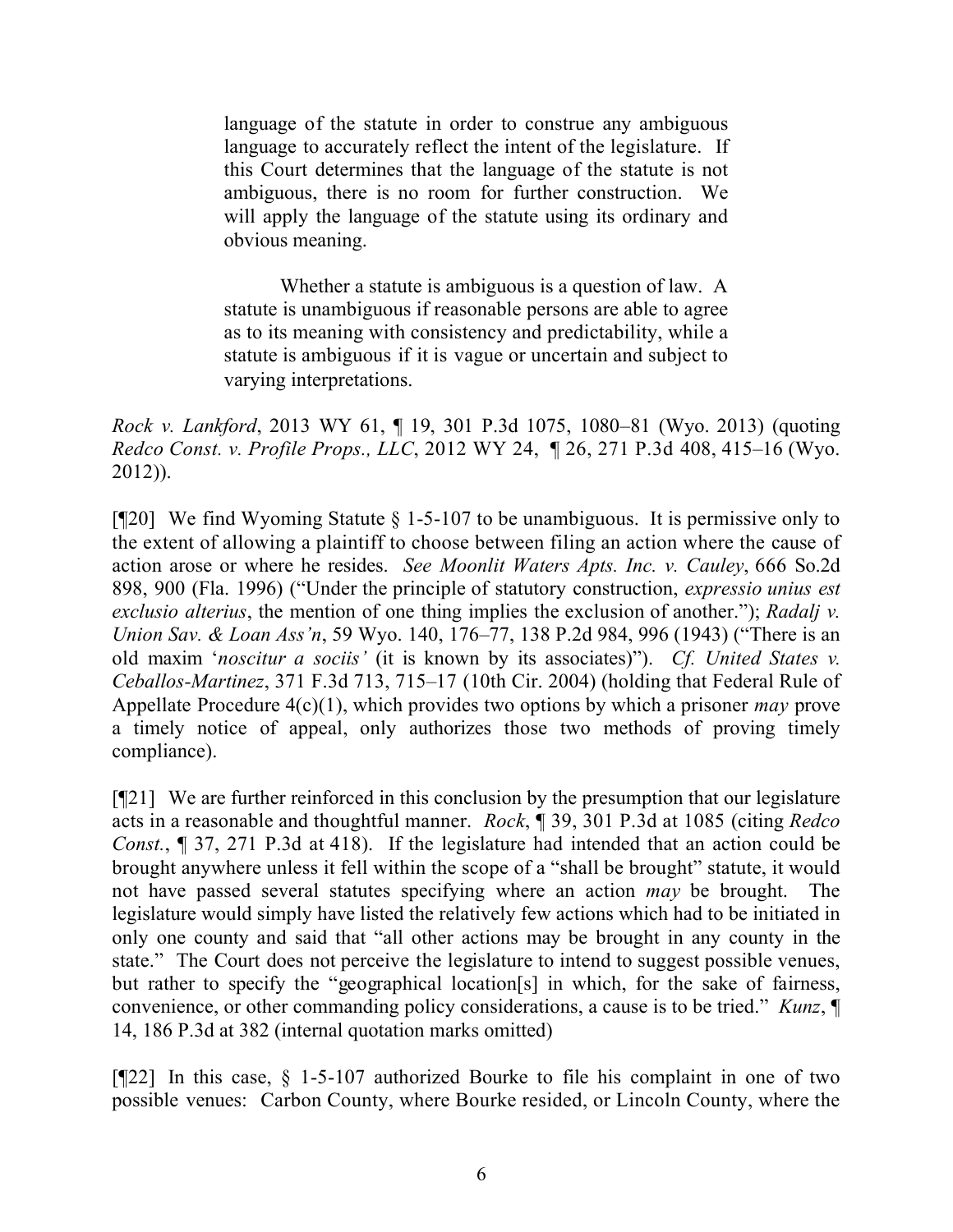cause of action arose. We cannot read  $\S$  1-5-107 so broadly as to authorize the filing of a complaint in any county in the state. We therefore conclude that the district court properly determined that Natrona County was not a proper venue because the cause of action did not arise there, and Bourke resides in Carbon County.

## *Propriety of Dismissal*

[¶23] Bourke also argues that even if venue was not proper in Natrona County, the case should have been transferred rather than dismissed. He relies upon *Matter of Larsen*, 770 P.2d 1089 (Wyo. 1989), for the proposition that "[u]nless specifically mandated by statute, the absence of proper venue does not result in a dismissal . . . ." *Id.* at 1092 (citing *Sil-Flo Corp. v. Bowen*, 402 P.2d 22, 27 (Ariz. 1965)).

[¶24] Precision Drilling responds that it was well within the discretion of the district court to dismiss this case for improper venue under W.R.C.P. 12(b)(3). It also contends that "Plaintiff was never *entitled* to a change of venue. If entitlement was the policy, a plaintiff could file an action without regard to venue and would then be entitled to move it to the proper venue whenever he fancied."

[¶25] We think the issue is somewhat simpler than either party makes it out to be. *Matter of Larsen* was a case with a complicated procedural history which is of little value in analyzing the issue presented here. Larsen was injured in a vehicle rollover in Campbell County and timely filed a claim for worker's compensation benefits in the district court for that county. *Larsen*, 770 P.2d at 1090. At the time, worker's compensation claims were required to be filed with the clerk of the district court in the county where the injury occurred, and so Larsen filed in the right place. Wyo. Stat. Ann. § 27-12-601(a) (June 1983), *repealed by* 1986 Wyo. Sess. Laws Sp. Sess., ch. 3 § 3. The applicable statute also provided that the employer or employee could request a transfer of venue to the county in which the employer was based or the employee lived after it was properly filed in the county in which the injury occurred.<sup>4</sup>

 $\overline{a}$ <sup>4</sup> This former provision read as follows:

<sup>(</sup>b) At any time after the employee files his claim, he may request that the case and entire file be transferred to the district court of the county in which he resides. At any time after the employer has filed the employer's report of injury, he may request that the case and entire file be transferred to the district court of the county in which his main office in Wyoming is located. . . . If no objection is filed within ten (10) days after notice has been mailed, or if both parties request transfer of the case to the same district court, the clerk shall make proper notation in the docket and forward the entire file to the district court requested.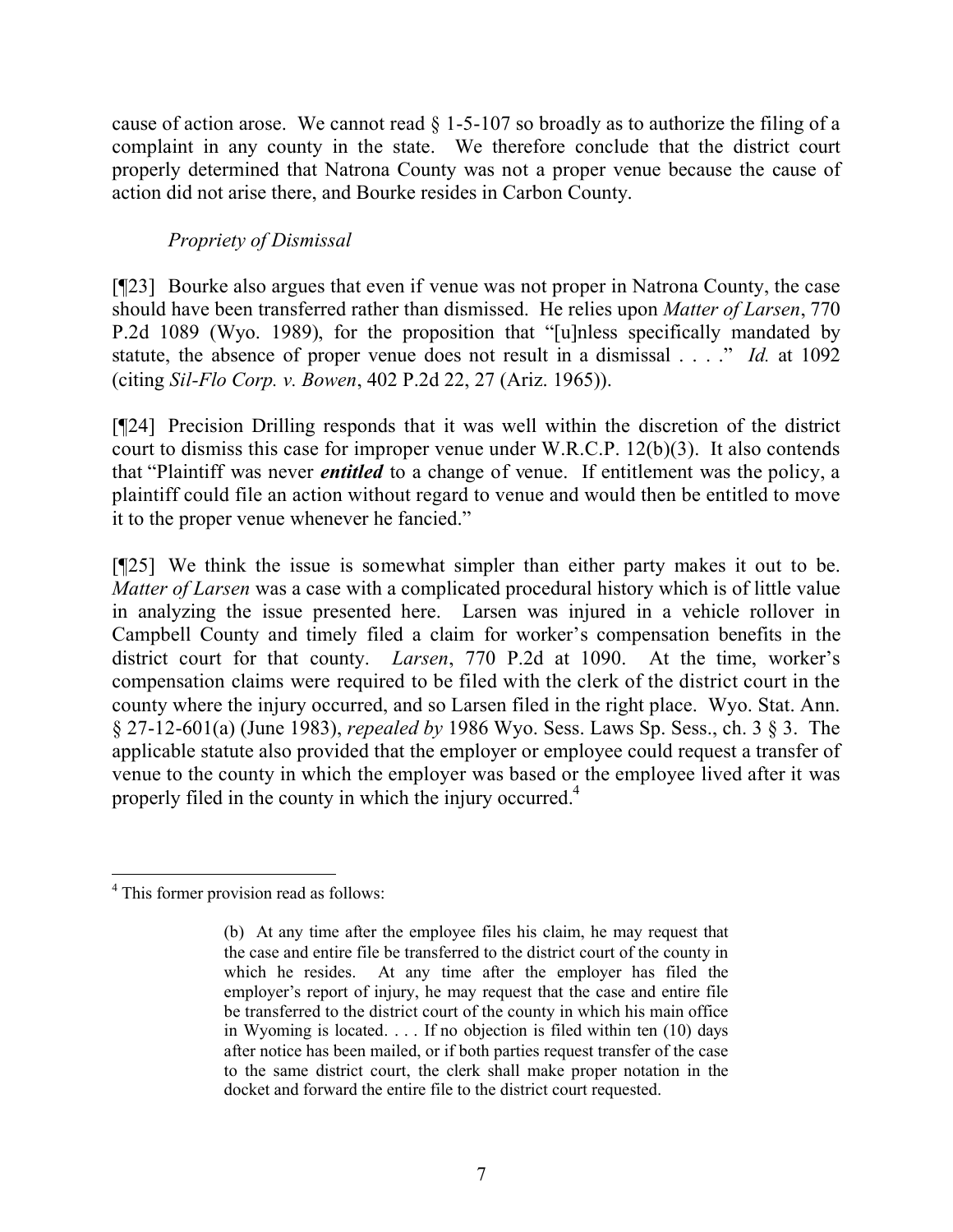[¶26] Larsen moved to transfer the case to the Eighth Judicial District. Hall Construction did not object, and the Sixth Judicial District judge attempted to transfer the case. The Eighth Judicial District judge returned the case to the Sixth Judicial District without being asked to do so by either party or entering an order formally transferring it back. The Sixth Judicial District judge then granted summary judgment to the employer and again attempted to return the case to the Eighth Judicial District. *Larson*, 770 P.2d at 1090–91.

[¶27] On appeal, Larsen argued that the Sixth Judicial District lacked subject matter jurisdiction to hear the case because procedures required to transfer the case back from the Eighth Judicial District were not followed. *Larsen*, 770 P.2d at 1090–91. This Court distinguished the concepts of venue and subject matter jurisdiction:

> The district courts in this state are courts of general jurisdiction. As such, they have inherent subject matter jurisdiction over any and all cases in which jurisdiction is not specifically vested in some court of limited jurisdiction. This jurisdiction includes jurisdiction over worker's compensation claims and disputes such as the one in this case. Once jurisdiction is acquired, the district court has the power to hear and determine the matter and to render a binding judgment. We adopt the analysis found in *Sil-Flo Corporation v. Bowen*, 98 Ariz. 77, 402 P.2d 22 (1965), and recognize that the power to enter a binding judgment is equally present among all district courts in the state. In this context, venue is never a consideration.

*Larsen*, 770 P.2d at 1092 (additional citations omitted).

[¶28] This *Larsen* opinion also included the following dicta on which Bourke relies:

It is proper . . . to remind our district courts and counsel that the remedy with respect to questions of venue is a request to change venue to the proper court. Unless specifically mandated by statute, the absence of proper venue does not result in a dismissal, a reversal, or a new trial. *See Sil-*Flo, 402 P.2d at 27. Furthermore, we expect the aggrieved party

*Id.* at § 601(b). Wyoming adopted an administrative system for adjudication of worker's compensation claims in 1986. *See* 1986 Wyo. Sess. Laws Sp. Sess., ch. 3 § 3 (repealing and recreating former §§ 27- 12-101 through -805 as the current §§ 27-14-101 through -804).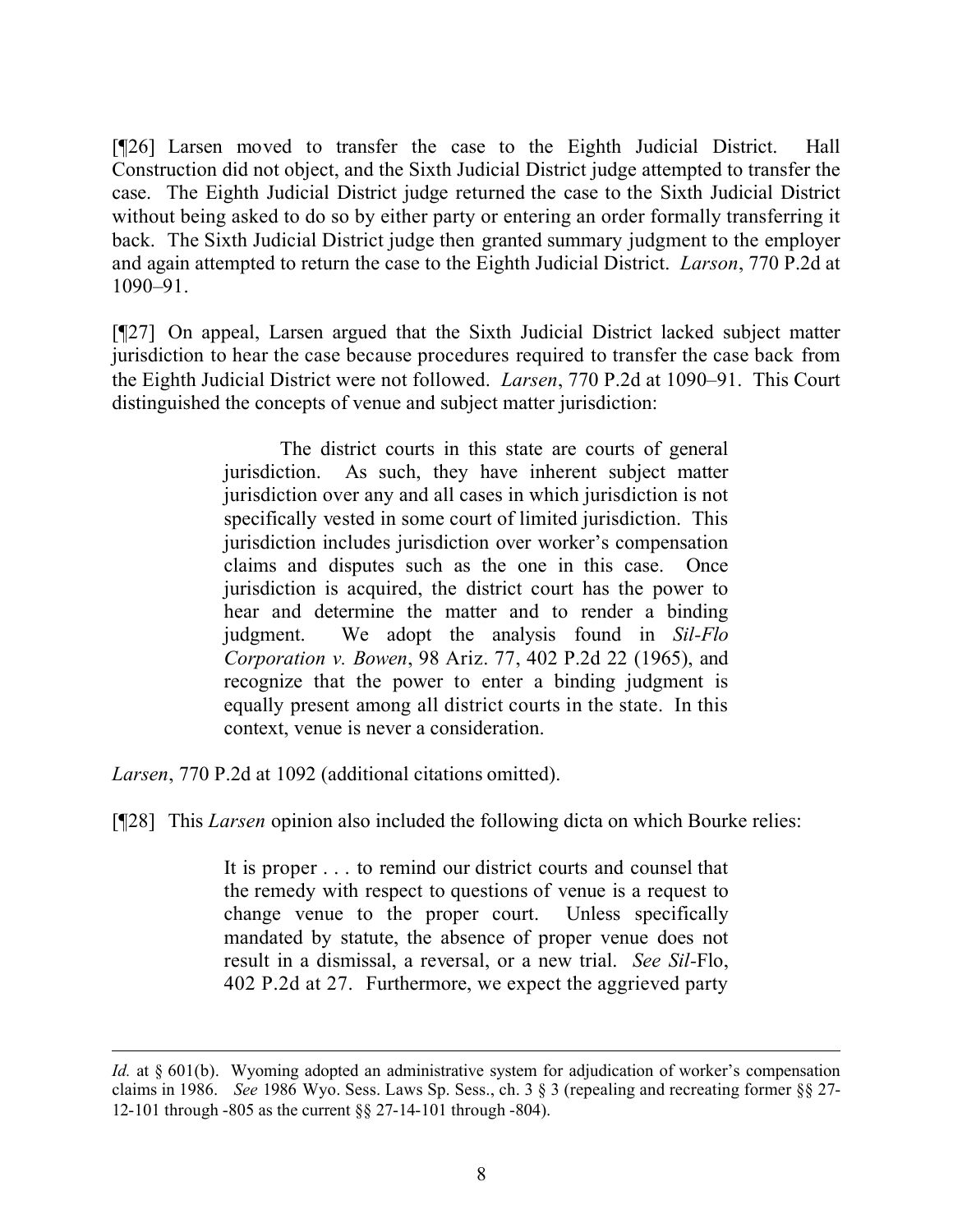to make a timely objection, or to request a change. Otherwise, venue will be deemed proper.

*Id.* at 1092.

[¶29] As the above excerpt shows, *Larsen* relied on the Arizona case of *Sil-Flo v. Bowen*  in concluding that improper venue does not normally warrant a dismissal, but that the case should instead be transferred. In *Sil-Flo*, the Arizona Supreme Court applied Arizona Revised Statute § 12-404, which specifically provides for transfer of improperly venued cases.<sup>5</sup> The *Sil-Flo* Court held that "[w]here venue of an action has been improperly laid, the remedy of the party complaining of the error in venue is not dismissal of the action, but is to seek its removal to the court having the proper venue under the proceduer [sic] set forth in A.R.S. § 12-404." *Sil-Flo*, 402 P.2d at 27.

[¶30] Title 28, Section 1406(a) of the United States Code also contains a venue transfer provision. It authorizes federal district courts to dismiss or transfer an improperly venued case "if it be in the interest of justice . . . ." 28 U.S.C. § 1406(a) (2012). *See also id.* at § 1404(a) ("For the convenience of parties and witnesses, in the interest of justice, a district court may transfer any civil action to any other district or division where it might have been brought or to any district or division to which all parties have consented."). Federal courts do not favor dismissal of improperly venued cases, and federal case law holds that the "preferred disposition is to transfer the action to a district in which it might have been brought in the first place." 17 James Wm. Moore et al., *Moore's Federal Practice* § 110.01[5][d] (3d ed. 2011) (citing *Scott v. Monsanto Co.*, 868 F.2d 786, 788–89 (5th Cir. 1989)). *Accord Goldlawr, Inc. v. Heiman*, 369 U.S. 463, 467, 82 S.Ct. 913, 916, 8

**B.** A copy of the affidavit shall be served upon plaintiff, and unless the affidavit is controverted under oath, within five days after service, the court shall order the action transferred to the proper county.

**C.** If the affidavit is controverted, the court shall hear the issue thus presented and shall order the action retained in the court in which it is brought, or transferred to the proper county.

Ariz. Rev. Stat. Ann. § 12-404.

  $<sup>5</sup>$  Arizona Revised Statute § 12-404 provides as follows:</sup>

**A.** If an action is not brought in the proper county, the court shall nevertheless have jurisdiction and may hear and determine the action unless the defendant, before expiration of the time allowed to answer, files with the clerk of the court in which the action is brought an affidavit of the defendant, his agent or attorney, stating that the county in which the action is brought is not the proper county and stating the county of the defendant's residence, and praying that the action be transferred to the proper county.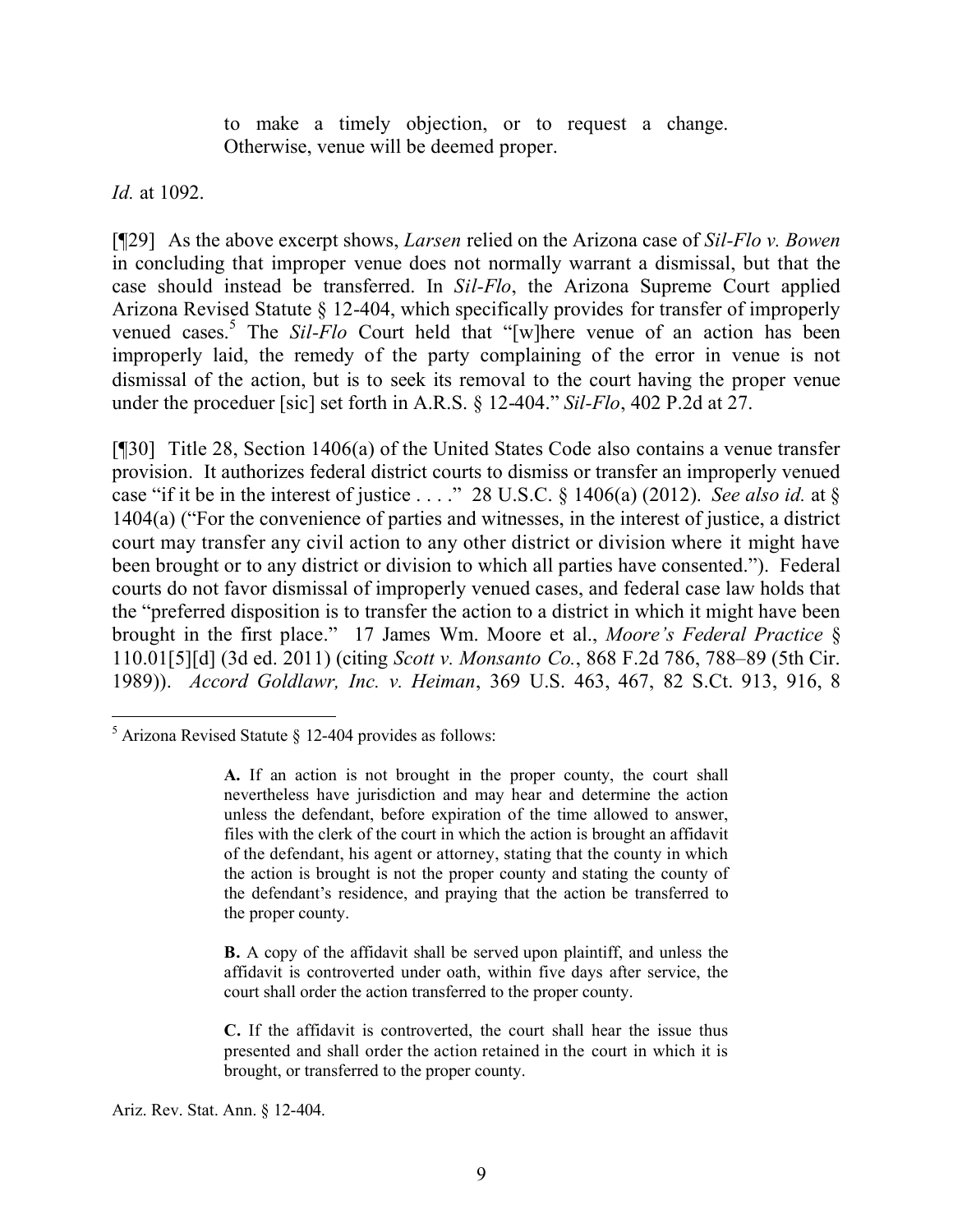L.Ed.2d 39 (1962); *Miller v. Hambrick*, 905 F.2d 259, 262 (9th Cir. 1990); *Abrams Shell v. Shell Oil Co.*, 165 F. Supp. 2d 1096, 1103 (C.D. Cal. 2001) (citing *Minnette v. Time Warner*, 997 F.2d 1023, 1026–27 (2d Cir. 1993)).

[¶31] However, Wyoming does not have a statute authorizing transfer of cases which have been filed in an improper venue. The transfer statute that played a part in the *Larsen* decision applied only to workers' compensation claims filed in the proper venue, and it has been repealed. Bourke has not directed us to any common law power which would permit or require a district court to transfer such a case either. The district judge did not err in dismissing the case in the absence of any authority to do otherwise.

[¶32] In the district court, Bourke relied on W.R.C.P. 40.1(a), which authorizes a transfer of the place of *trial* under the following circumstances:

> (1) The court upon motion of any party made within 15 days after the last pleading is filed shall transfer the action to another county for trial if the court is satisfied that there exists within the county where the action is pending such prejudice against the party or the party's cause that the party cannot obtain a fair and impartial trial, or that the convenience of witnesses would be promoted thereby. . . .

> . . . . .<br>. . . . . . (3) The presiding judge may at any time upon the judge's own motion order a transfer of trial when it appears that the ends of justice would be promoted thereby.

W.R.C.P. 40.1(a).

 $\overline{a}$ 

[ $[$ ][33] Bourke did not argue in this appeal that Rule 40.1(a)(1) or (3) required a transfer rather than a dismissal. That contention has therefore been abandoned, and we do not address it.<sup>6</sup> We note in passing that the rule does not by its terms apply to cases in which suit has been filed in the wrong venue, but rather to transfer of trial when fairness requires that the case be tried elsewhere. Nothing in this record suggests that this case could not have been tried fairly in Natrona County, venue issues notwithstanding.

<sup>6</sup> *See, e.g.*, *Bedessem v. Cunningham*, 2012 WY 36, ¶ 12, 272 P.3d 310, 312 (Wyo. 2012) (claims of an implied easement abandoned on appeal); *Teniente v. State*, 2007 WY 165, ¶ 89 n.10, 169 P.3d 512, 537 n.10 (Wyo. 2007) ("Without an 'official' argument to this issue, and without citation to pertinent authority, we will not evaluate this question with vigor."); *State v. Campbell Cnty. Sch. Dist.*, 2001 WY 90, ¶ 35, 32 P.3d 325, 333 (Wyo. 2001); *Pelton v. Palmco, Inc.*, 713 P.2d 245, 246 (Wyo. 1986) (no consideration of economic duress where the defense "was specifically abandoned by appellants on appeal to this court"); 5 C.J.S. *Appeal and Error* § 973 (2007) ("As a general rule, questions assigned as error by the appellant are deemed to have been abandoned or waived where they are not urged or discussed on appeal.").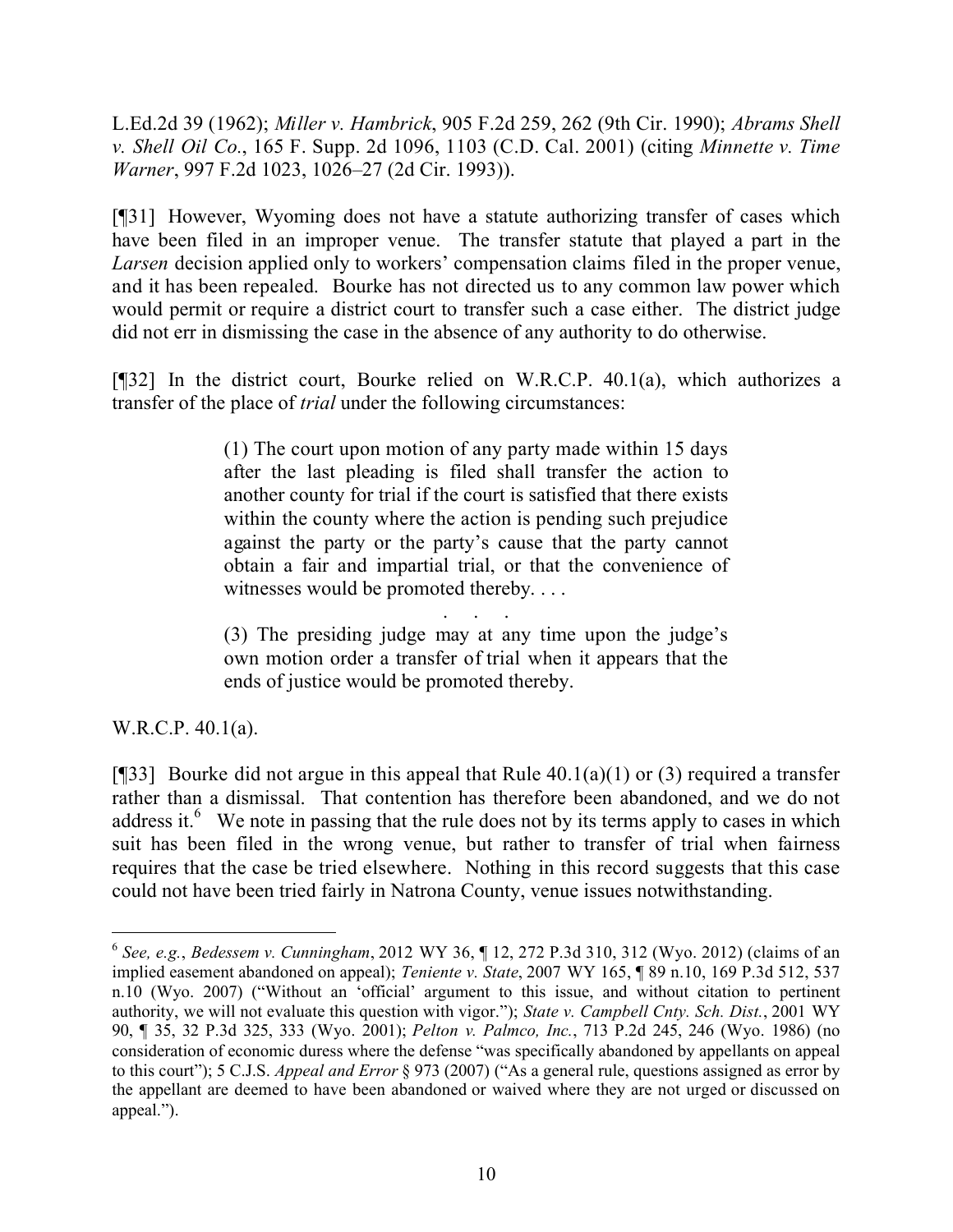[¶34] The absence of a statute allowing transfer may seem likely to lead to harsh results. An understandable error as to the proper venue could cause a meritorious claim to be barred if it was filed shortly before the applicable statute of limitations expired and a motion to dismiss based on venue was granted afterward. Wyoming's legislature presumably anticipated this problem when it passed Wyoming Statute § 1-3-118, commonly known as the "savings statute":

> If in an action commenced in due time a judgment for the plaintiff is reversed, or if the plaintiff fails otherwise than upon the merits and the time limited for the commencement of the action has expired at the date of the reversal or failure, the plaintiff, or his representatives if he dies and if the cause of action survives, may commence a new action within one (1) year after the date of the failure or reversal. This provision also applies to any claim asserted in any pleading by a defendant.

Wyo. Stat. Ann. § 1-3-118 (LexisNexis 2013).

[¶35] A dismissal for improper venue is not an adjudication on the merits and should be without prejudice. W.R.C.P. 41(b)(1) ("Unless the court in its order for dismissal otherwise specifies, a dismissal under this subdivision and any dismissal not provided for in this rule, other than a dismissal for lack of jurisdiction, for improper venue, or for failure to join a party under Rule 19, operates as an adjudication upon the merits."); *Barkwell v. Chatterton*, 4 Wyo. 307, 312–13, 33 P. 940, 941 (1893); 2 Moore et al., *supra*, at § 12.32[5] (citation omitted).

[¶36] If the claims against him had been dismissed without prejudice, Bourke would have been entitled to refile his complaint in an appropriate venue if he did so within the time allowed by § 1-3-118. Such a result would strike an appropriate balance between a "plaintiff's obligation to institute his action in a permissible forum," and the "unfairness of barring a plaintiff's action solely because a prior timely action is dismissed for improper venue after the applicable statute of limitations has run." *See Burnham*, ¶ 5, 76 P.3d at 298 (quoting 5A Charles Alan Wright & Arthur R. Miller, *Federal Practice and Procedure Civil* § 1352, at 263–65 (1990)); *Burnett v. N.Y. Cent. R. Co.*, 380 U.S. 424, 430, 85 S. Ct. 1050, 1055, 13 L. Ed. 2d 941 (1965).

## *Denial of Motion for Leave to Amend and Dismissal on the Merits*

[¶37] However, the district court also dismissed Bourke's complaint based on failure to state a claim upon which relief could be granted under W.R.C.P. 12(b)(6). Under W.R.C.P. 41(b)(1), a dismissal for failure to state a claim is a dismissal on the merits, and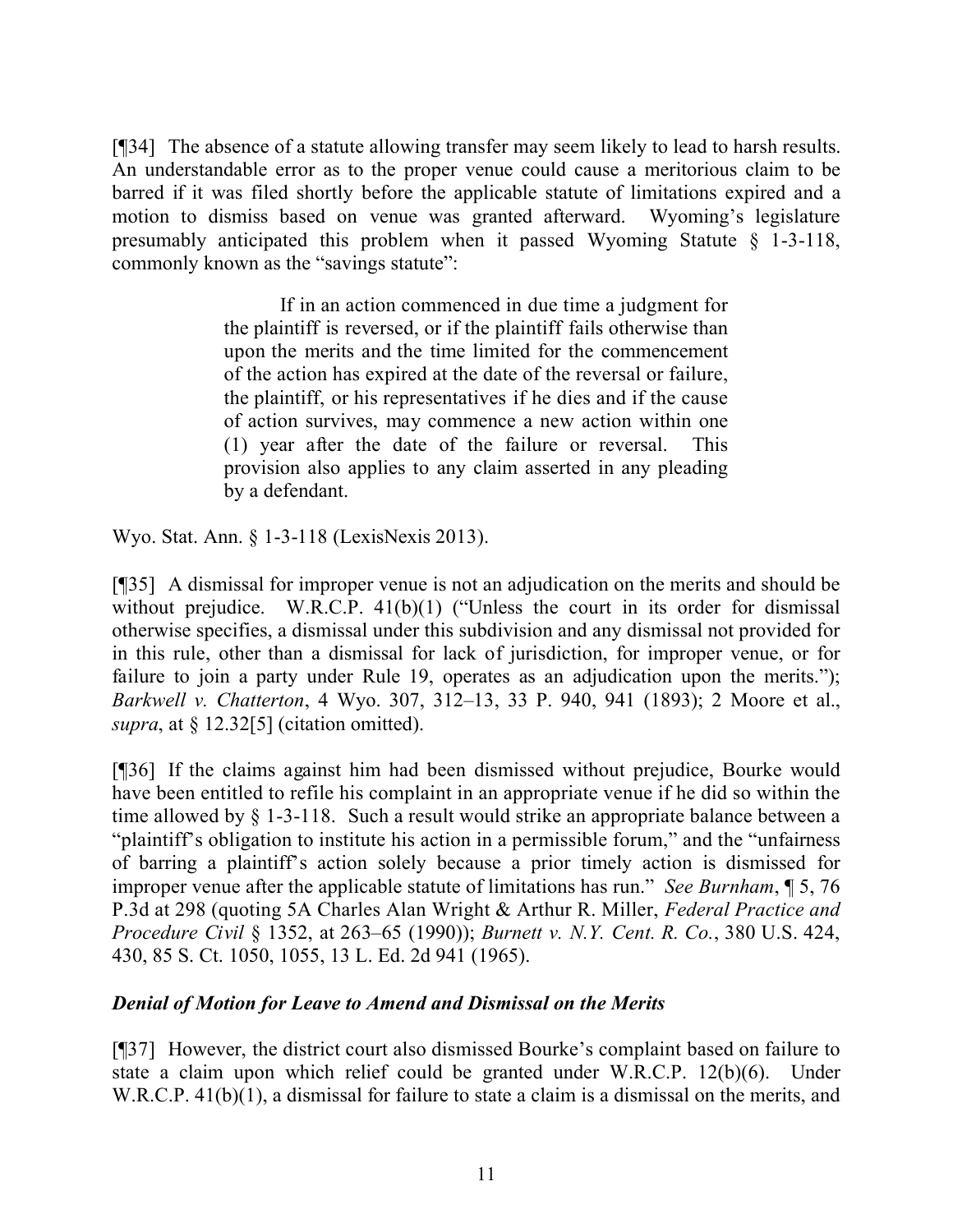it is with prejudice, unless the court otherwise specifies.<sup>7</sup> The district court entered a judgment against Bourke, and we believe the court clearly intended to rule on the merits and to dismiss with prejudice. Bourke could not therefore simply refile in the correct venue as he could have under the savings statute if the dismissal had been without prejudice based only upon improper venue.

[¶38] This result requires us to determine whether a district court may reach the merits of a controversy after concluding that it must be dismissed because it is improperly venued. This issue was not developed below, but "[w]e are at liberty to decide a case upon any point which in our opinion the ends of justice require." *In re WJH*, 2001 WY 54, ¶ 48, 24 P.3d 1147, 1160 (Wyo. 2001) (quoting *Allen v. Allen*, 550 P.2d 1137, 1142 (Wyo. 1976)).

[¶39] The seminal case on this issue is *Arrowsmith v. United Press International*, 320 F.2d 219 (2d Cir. 1963), a case in which a "fat cat financier" sued a press dispatching company for libel. The company filed a consolidated motion to dismiss for improper venue, lack of personal jurisdiction, and failure of the complaint to state a claim upon which relief could be granted. The district court dismissed for failure to state a claim, but did not decide the challenges to venue and jurisdiction. *Id.* at 220–21. Judge Friendly, writing on behalf of the Second Circuit, held as follows:

> We all agree it was error for the district court to proceed as it did. Not only does logic compel initial

 $\overline{a}$ 

Dismissals under Rule 12(b)(6) for failure to state a claim on which relief can be granted ordinarily are deemed to be an adjudication on the merits, . . . a dismissal with prejudice.

. . . . .<br>. . . . . .

<sup>&</sup>lt;sup>7</sup> The language of W.R.C.P. 41(b)(1) is practically identical to that of its federal counterpart, F.R.C.P. 41(b), and we find federal authority in this area highly persuasive. The Federal Practice & Procedure treatise explains the operative effect of a dismissal for failure to state a claim as follows:

As is stated clearly in the rule, and the extensive case law under the subdivision, a dismissal under Rule 41(b) or any other dismissal not provided for in Rule 41 will operate as an adjudication on the merits unless the district court otherwise specifies or the dismissal is for lack of personal or subject matter jurisdiction, improper venue, or failure to join a party under Rule 19.3 Thus, because an involuntary dismissal is an adjudication on the merits, it is, in the phrase commonly used by the federal courts, "with prejudice."

<sup>9</sup> Charles Alan Wright & Arthur R. Miller, *Federal Practice & Procedure* § 2373 (3d ed. 2008) (footnotes omitted). *See also* 2 Moore et al., *supra,* at § 12.34[6][a] ("A dismissal for failure to state a claim is a judgment on the merits . . . . This type of dismissal, presumed to be with prejudice unless the order explicitly states otherwise, has a claim preclusive effect.") (footnote omitted).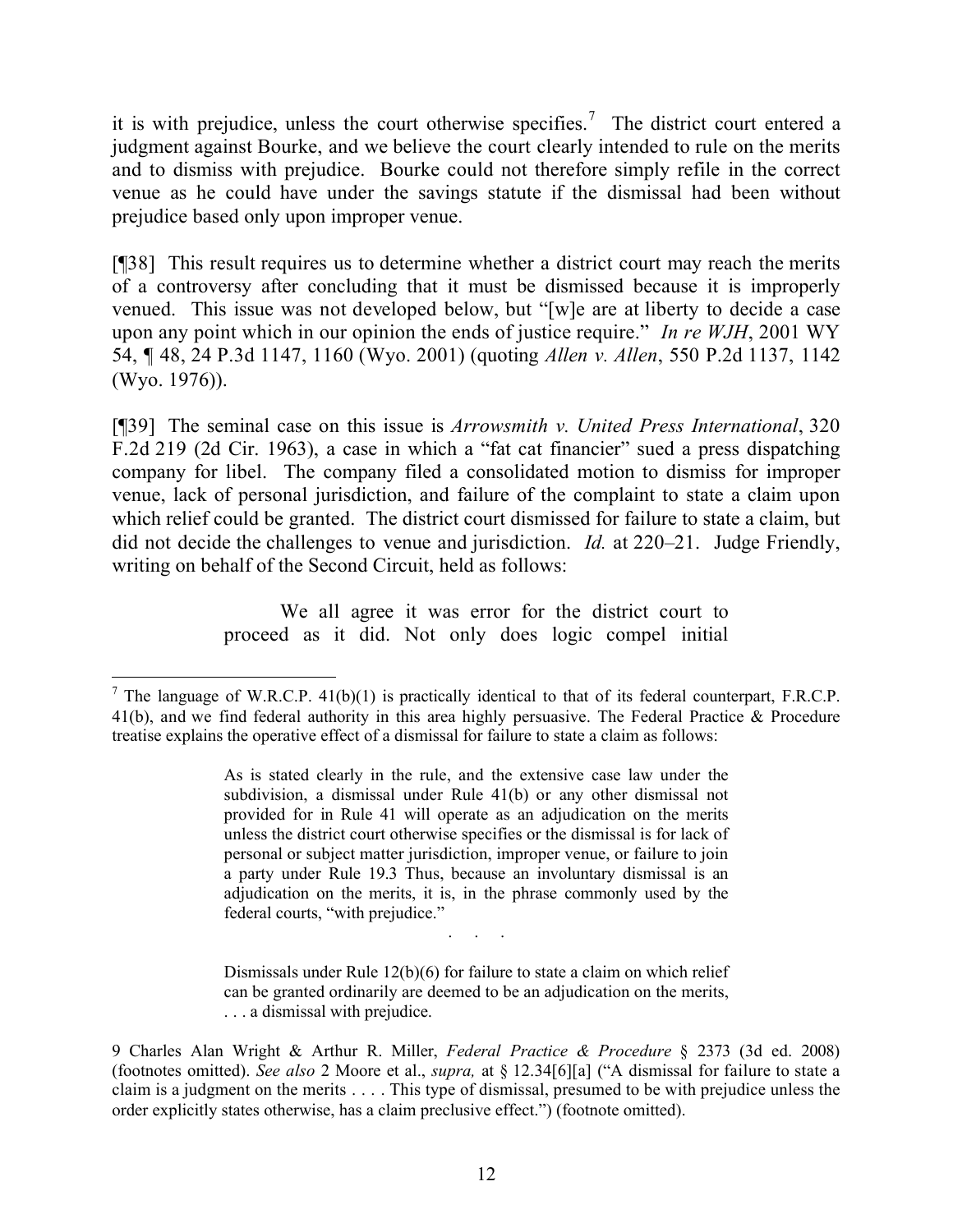consideration of the issue of jurisdiction over the defendant a court without such jurisdiction lacks power to dismiss a complaint for failure to state a claim—but the functional difference that flows from the ground selected for dismissal likewise compels considering jurisdiction and venue questions first. A dismissal for lack of jurisdiction or improper venue does not preclude a subsequent action in an appropriate forum, whereas a dismissal for failure to state a claim upon which relief can be granted is with prejudice. We shall therefore vacate the judgment dismissing the complaint for failure to state a claim on which relief can be granted and remand the case for consideration of the issue of jurisdiction over the person of the defendant and, in the event that this be found, the issue of venue, prior to consideration of the merits.

*Id.* at 221 (footnote omitted).

[¶40] We agree with *Arrowsmith* and its progeny that courts should decide preliminary challenges to jurisdiction and venue before reaching the merits of a controversy. *See id.*; *Madara v. Hall*, 916 F.2d 1510, 1514 n.1 (11th Cir. 1990); *United States v. \$95,945.18, U.S. Currency*, 913 F.2d 1106, 1107 (4th Cir. 1990); *Sherman v. Am. Fed'n of Musicians*, 588 F.2d 1313, 1314 (10th Cir. 1978); *Wyrough & Loser, Inc. v. Pelmor Lab., Inc.*, 376 F.2d 543, 547 (3d Cir. 1967); *Basile v. Walt Disney Co.*, 717 F. Supp. 2d 381, 385 (S.D.N.Y. 2010); *Johnson v. Helicopter & Airplane Servs. Corp.*, 389 F. Supp. 509, 518 (D. Md. 1974); *Att'y Gen. v. Indus. Nat'l Bank of R.I.*, 404 N.E.2d 1215, 1217 (Mass. 1980); *Branson v. Exide Electronics Corp.*, 625 A.2d 267, 269 (Del. 1993); *Tuscany, Inc. v. Paragon Capital Corp.*, 102 Wash. App. 1016, at \*1 (Wash. Ct. App. Aug. 28, 2000) (unpublished opinion).

[¶41] The cases just cited did not involve situations in which a court dismissed a case based on improper venue and then reached the merits, but we believe the common-sense rule in *Arrowsmith* precludes doing both. If a court concludes that a case must be dismissed for lack of personal jurisdiction or improper venue, it has determined that the case cannot proceed in that jurisdiction or venue, *i.e.*, that it should not be decided there. *See Wyrough*, 376 F.2d at 547 ("[T]here also exists a strong policy to conserve judicial time and effort; preliminary matters such as defective service, personal jurisdiction and venue should be raised and disposed of before the court considers the merits or quasimerits of a controversy."); *Basile*, 717 F. Supp. 2d at 385 ("[I]t is hornbook law that venue and personal jurisdiction are threshold procedural issues to be decided before the substantive grounds in a motion to dismiss."). A rule that would allow a court to decide that it could not resolve a case on the merits and then do exactly that would make little sense. *See* 9 Wright & Miller, *supra*, at § 2373 ("[T]he district court cannot make its order an adjudication on the merits if it lacks the power to decide the merits.").